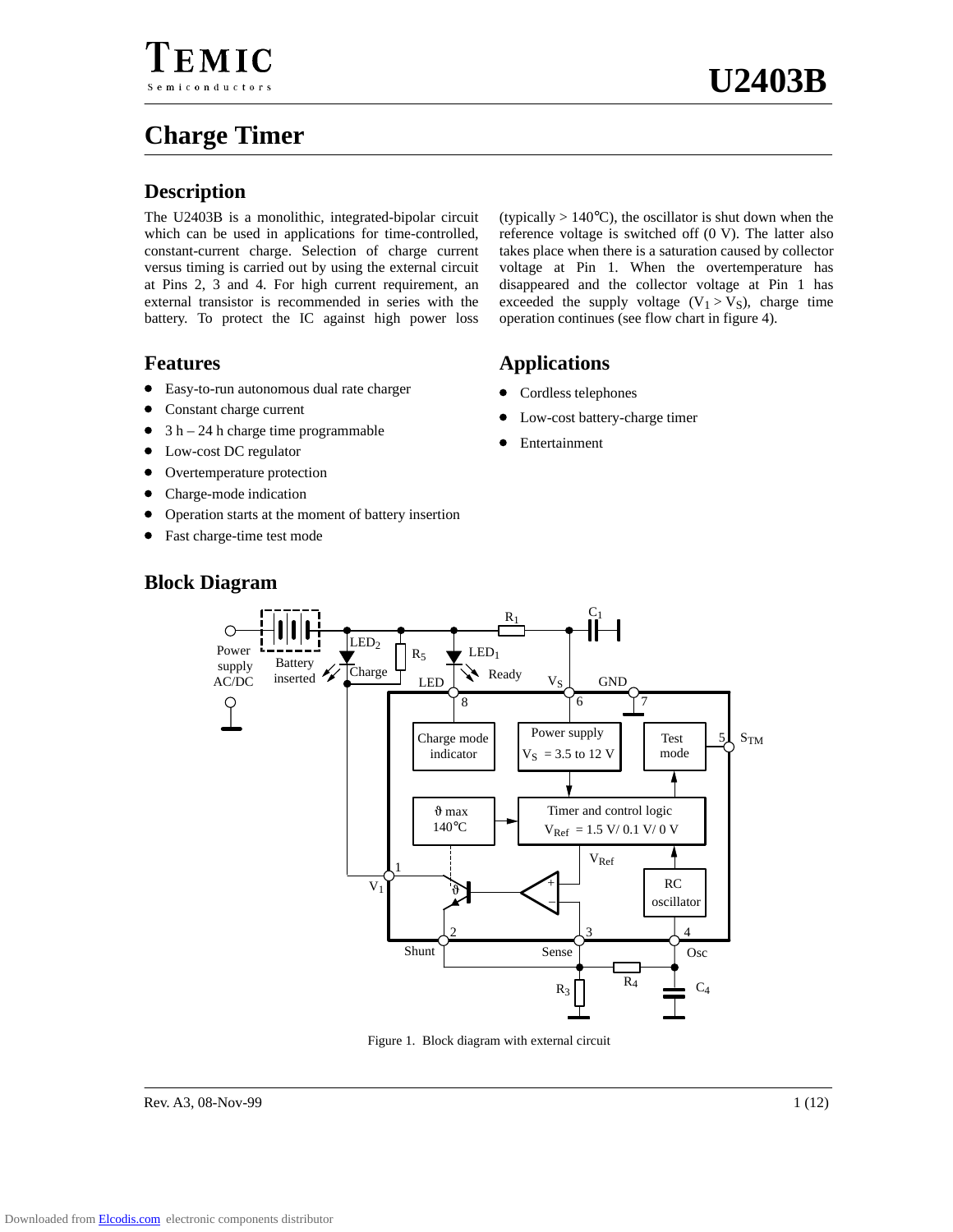## **Ordering Information**

| <b>Extended Type Number</b> | Package          | Remarks          |
|-----------------------------|------------------|------------------|
| $U2403B-x$                  | DIP <sub>8</sub> | Tube             |
| $U2403B-xFP$                | SO <sub>8</sub>  | Tube             |
| $U2403B-xFPG3$              | SO8              | Taped and reeled |

## **Pin Description**



## **Pin 1, Collector Voltage V1**

Pin 1 is an open collector output. When  $V_1 \leq 3$  V, the charge cycle is switched off until it is above the supply voltage, as shown in figure 6.

## **Pin 2, Shunt Emitter**

The constant current source is supplied by the internal operational amplifier. The voltage across  $R_3$  is determined via the internal reference source.

$$
I_{ch} = V_3/R_3 \quad (V_3 = V_{sense})
$$

## **Pin 3, Amplifier Sense Input (Inverted)**

The voltage-regulated current source has a closed loop at Pin 2, Pin 3, and resistor  $R_3$ .

## **Pin 4, Oscillator Input R4, C4**

Selection of current charge versus timing is carried out by using the external circuit at Pins 2, 3, and 4. Typical values are given in charge characteristics (see table next page).

## **Pin 5, Test-Mode Switch for Charging Time**

The charging time, t<sub>ch,</sub> is given by the following equation.

$$
t_{ch}\,=\,\frac{1}{f_{osc}}\,\,\times\,\,2^n
$$

where:

 $f_{\rm osc}$  = oscillator frequency (see figure 3)

| Pin | Symbol          | Function               |
|-----|-----------------|------------------------|
|     |                 | Collector terminal     |
| 2   | $V_2$           | Shunt emitter terminal |
| 3   | V3              | Amplifier sense input  |
| 4   | Osc             | Oscillator input       |
| 5   | S <sub>TM</sub> | Test mode switch       |
| 6   | $V_S$           | Supply voltage         |
|     | <b>GND</b>      | Reference point, GND   |
| 8   | I ED            | Charge mode indicator  |

 $n = frequency \div d$  $= 26$ , if S<sub>TM</sub> open  $= 17$ , if  $S_{TM} = GND$  $= 8$ , if  $S_{TM} = V_S$ 

The first eight divider stages can be tested directly. 256 input tact signals at Pin 4 create one tact signal at Pin 5.



Figure 3. Quick test timer 1/3

## **Example**

Assume a charge time of 6 h.

Select the values of  $R_4$  and  $C_4$  from the tables next page.

For example:  $R_4 = 470 \text{ k}\Omega$  $C_4$  = 680 pF

There is a frequency of approximately 3100 Hz at Pin 4. It is possible to test the charge time of 6 h by running through the charge cycle for a very short time. By connecting Pin 5 with GND, the test time is 42 s. By connecting Pin 5 with Pin 1  $(V_1)$ , the test time is reduced to about 82.4 ms.  $R_5$  is connected in parallel to the  $LED_2$ and provides a protective bypass function for the LED (see figure 1).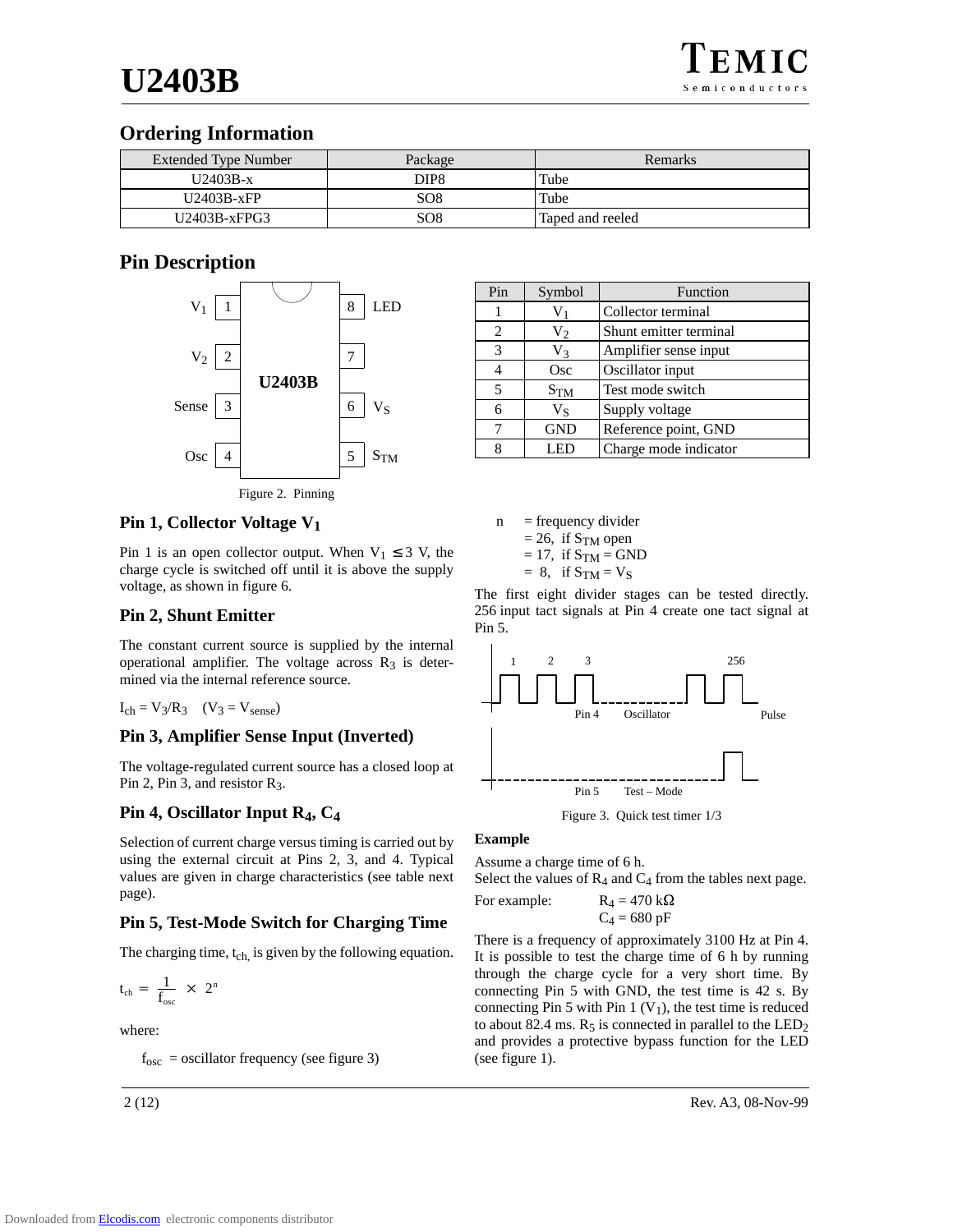EMIC Semiconductors

### **Pin 6, Supply Voltage, V<sub>S</sub>**

 $V_S \approx 3.1 \text{ V}$  power-on reset release (turn-on)  $V_S \approx 2.9 \text{ V}$  under-voltage reset  $V_S \approx 13 \text{ V}$  supply voltage limitation

#### **Pin 7, Ground**

## **Pin 8, Charge Mode Indicator**

An open-collector output supplies constant current to  $LED<sub>1</sub>$  after the active charge phase has been terminated.  $\vartheta_{\text{max}}$  controls the function temperature for the final stage range. This is when the temperature is above 140°C and the charge function is therefore switched off.

## **Trickle Charge**

The trickle charge starts after the charge has been terminated. In this case, the internal reference voltage is reduced from 1.5 V to approximately 0.1 V. This means the charge current is decreased by the factor:  $K = 1.5$  V/ 0.1 V = 15.

Trickle current =  $I_{ch}$  / 15 +  $I_6$  (supply current) +  $I_8$ 

It is possible to reduce the trickle charge with resistor  $R_6$ , as shown in figures 7 and 8.

## **Charge Characteristics**

#### **Charge Time**

|                                    | Test Time/ Test-Mode Switch STM |                          | <b>Oscillator Components</b> |            | Frequency      |
|------------------------------------|---------------------------------|--------------------------|------------------------------|------------|----------------|
| Open                               | $V_S$                           | <b>GND</b>               | $R_4(k\Omega)$               | $C_4$ (pF) | $f_{osc}$ (Hz) |
| 3 <sub>h</sub>                     | 41.2 ms                         | 21 s                     | 510                          | 270        | 6213           |
|                                    |                                 |                          | 430                          | 330        |                |
|                                    |                                 |                          | 300                          | 470        |                |
| 4 h                                | 54.9 ms                         | 28 s                     | 620                          | 330        | 4660           |
|                                    |                                 |                          | 430                          | 470        |                |
|                                    |                                 |                          | 300                          | 680        |                |
| $5h$                               | 68.6 ms                         | 35s                      | 510                          | 470        | 3728           |
|                                    |                                 |                          | 390                          | 680        |                |
|                                    |                                 |                          | 300                          | 1000       |                |
| $6\,\ensuremath{\,{\rm h}}$        | 82.4 ms                         | 42 s                     | 620                          | 470        | 3105           |
|                                    |                                 |                          | 470                          | 680        |                |
|                                    |                                 |                          | 360                          | 1000       |                |
| $7\ \mathrm{h}$                    | 96.1 ms                         | 49 s                     | 560                          | 680        | 2663           |
|                                    |                                 |                          | 430                          | 1000       |                |
|                                    |                                 |                          | 220                          | 2200       |                |
| $8\ \mathrm{h}$                    | 109.8 ms                        | 56 s                     | 620                          | 680        | 2330           |
|                                    |                                 |                          | 470                          | 1000       |                |
|                                    |                                 |                          | 200                          | 2200       |                |
| 9h                                 | 123.6 ms                        | $1$ min $3$ $\mathrm{s}$ | 750                          | 680        | 2071           |
|                                    |                                 |                          | 510                          | 1000       |                |
|                                    |                                 |                          | 240                          | 2200       |                |
| $10\,\ensuremath{\mbox{\text{h}}}$ | 137.3 ms                        | $1$ min $10$ s $\,$      | 620                          | 820        | 1864           |
|                                    |                                 |                          | 270                          | 2200       |                |
|                                    |                                 |                          | 130                          | 4700       |                |
| 12 <sub>h</sub>                    | 164.8 ms                        | 1 min 24 s               | 390                          | 2200       | 1553           |
|                                    |                                 |                          | 150                          | 4700       |                |
| 16 <sub>h</sub>                    | 219.7 ms                        | 1 min 56 s               | 470                          | 2200       | 1165           |
|                                    |                                 |                          | 200                          | 4700       |                |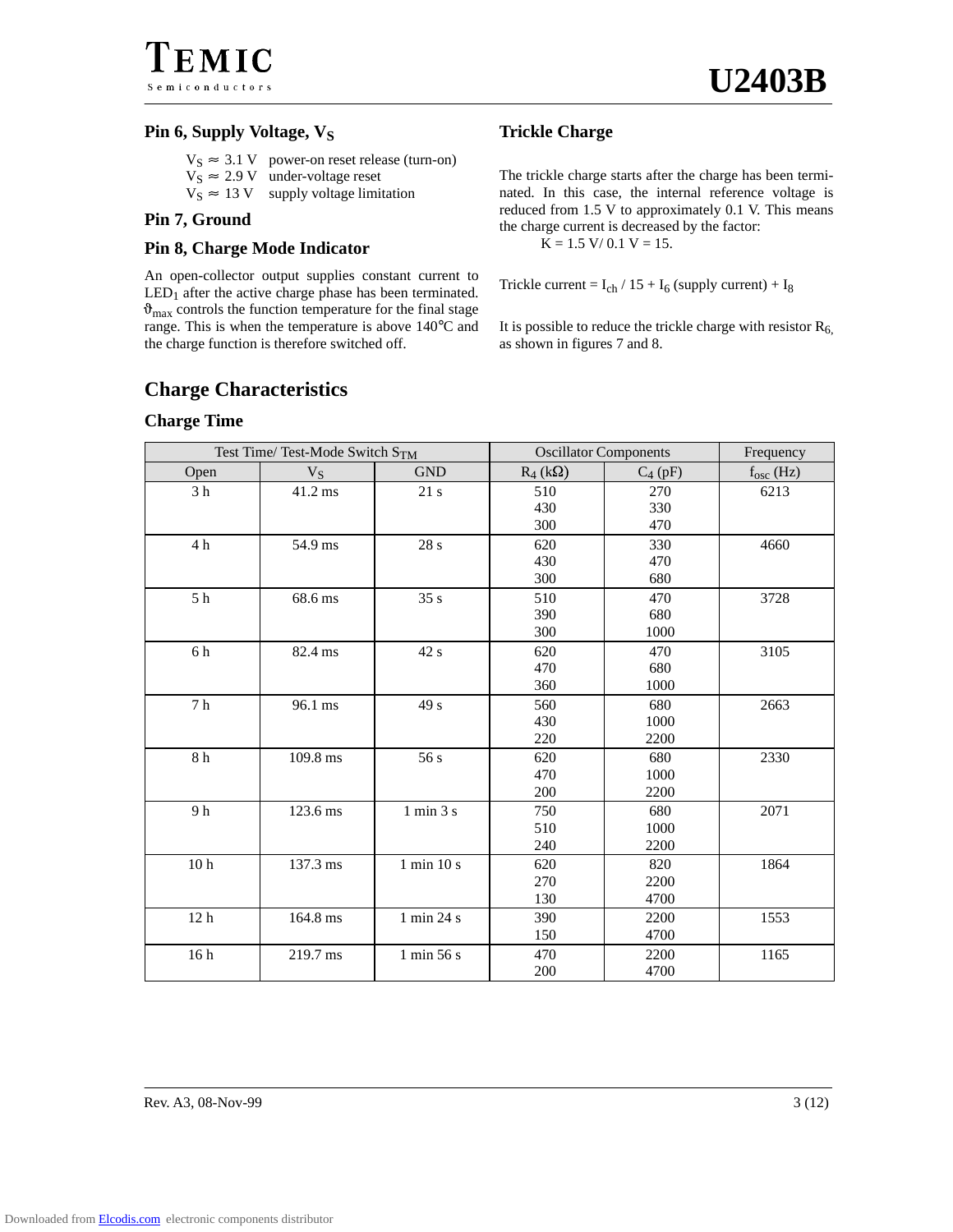



Figure 4. Flow chart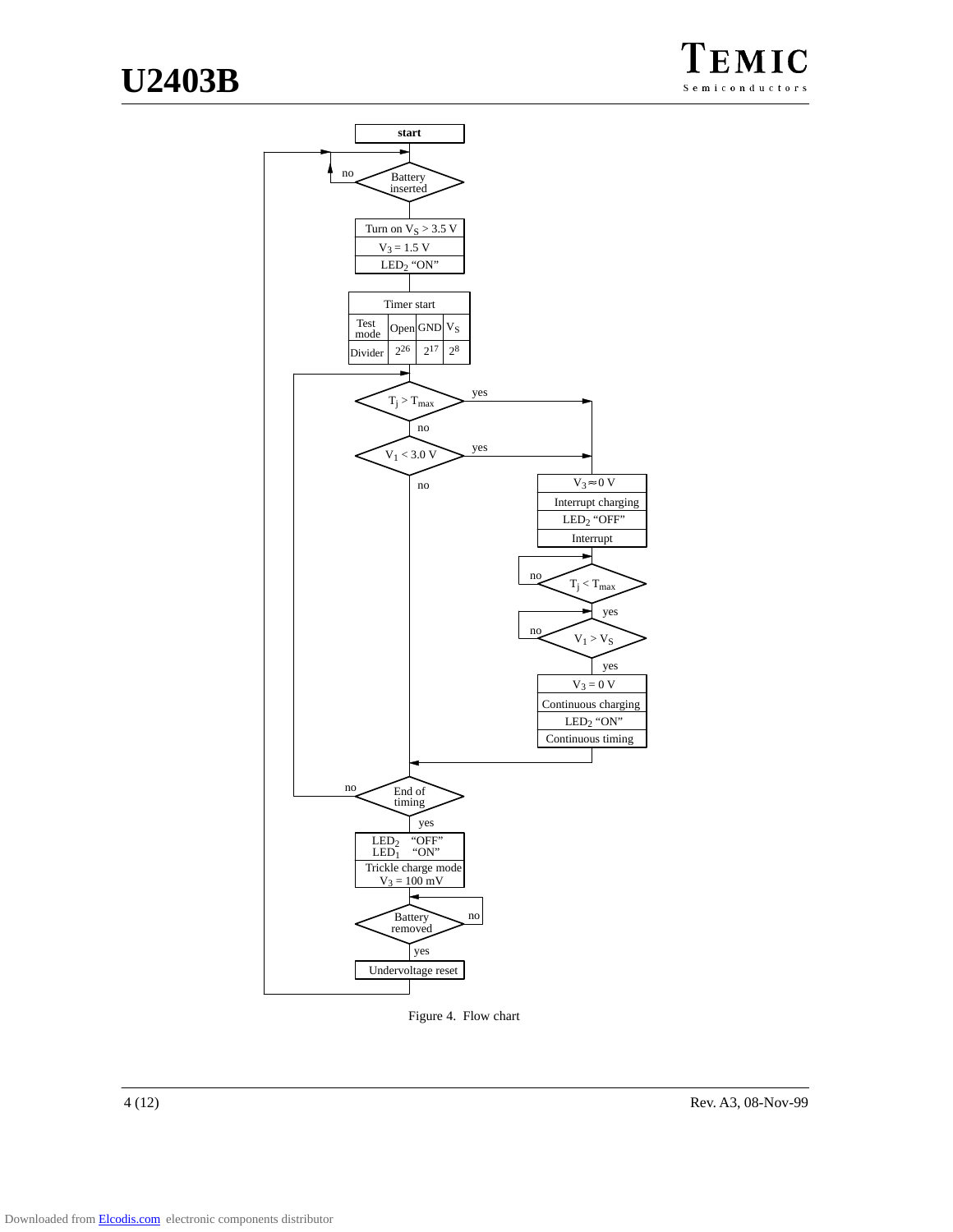

## **Absolute Maximum Ratings**

Reference point Pin 7 (GND), unless otherwise specified.

| Parameters                                                 |                                                                                     | Symbol                                                   | Value                                    | Unit                             |
|------------------------------------------------------------|-------------------------------------------------------------------------------------|----------------------------------------------------------|------------------------------------------|----------------------------------|
| Supply current<br>$t \leq 100 \text{ }\mu\text{s}$         | Pin 6                                                                               | $_{\rm 1S}$<br>$1_{S}$                                   | 20<br>100                                | mA<br>mA                         |
| Currents                                                   | Pin <sub>1</sub><br>Pin 2<br>Pin <sub>3</sub><br>Pin <sub>4</sub><br>Pin 5<br>Pin 8 | 1 <sub>1</sub><br>$-I2$<br>$I_3$<br>I4<br>$I_5$<br>$I_8$ | 300<br>310<br>15<br>$-75$ to $+120$<br>8 | mA<br>mA<br>μA<br>mA<br>μA<br>mA |
| <b>Voltages</b><br>Pins 1, 3, 5, 6 and 8<br>Pin 2<br>Pin 4 |                                                                                     | V<br>$V_2$<br>$V_4$                                      | 13.5<br>1.6<br>1.5                       | V<br>V<br>V                      |
| Junction temperature                                       |                                                                                     | T;                                                       | 150                                      | $\rm ^{\circ}C$                  |
| Ambient temperature                                        |                                                                                     | $T_{amb}$                                                | $-10$ to 85                              | $\rm ^{\circ}C$                  |
| Storage temperature range                                  |                                                                                     | $T_{\text{stg}}$                                         | $-50$ to $+150$                          | $\rm ^{\circ}C$                  |

## **Thermal Resistance**

| Parameters                           | Symbol     | Value | Unit |
|--------------------------------------|------------|-------|------|
| Junction ambient                     |            |       |      |
| DIP <sub>8</sub>                     | $R_{thJA}$ | 120   | K/W  |
| SO8 on PC-board                      | $R_{thJA}$ | 220   | K/W  |
| SO <sub>8</sub> on ceramic           | $R_{thJA}$ | 140   | K/W  |
| SO8 on ceramic with thermal compound | $R_{thJA}$ | 80    | K/W  |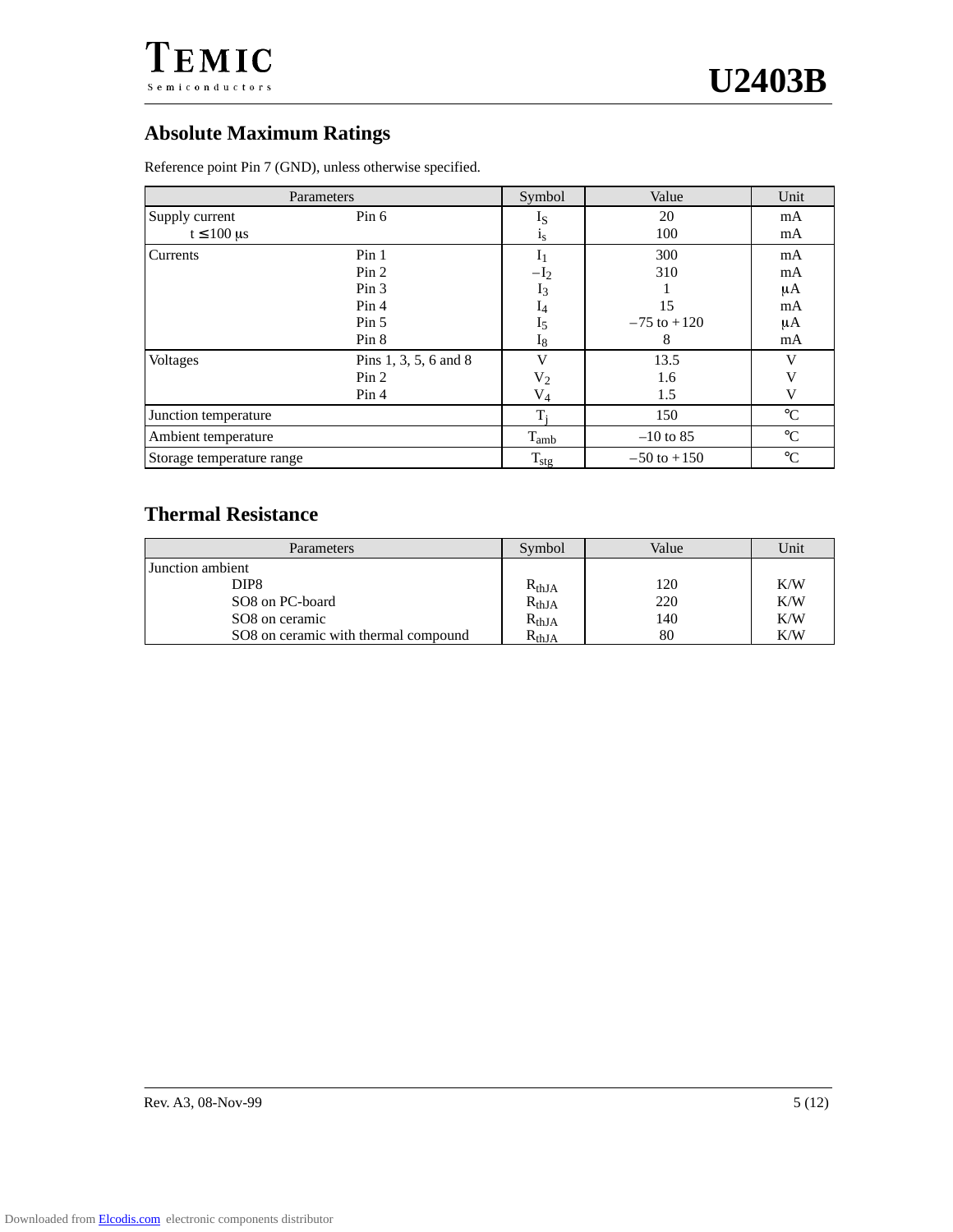## **Electrical Characteristics**

| Parameters                            | Test Conditions / Pins                               | Symbol                 | Min.       | Typ.  | Max.        | Unit         |
|---------------------------------------|------------------------------------------------------|------------------------|------------|-------|-------------|--------------|
| Supply voltage limitation             | $I_S = 4 mA$<br>Pin 6                                | $V_S$                  | 12.5       |       | 13.5        | V            |
|                                       | $IS = 20 mA$<br>Pin 6                                | $V_S$                  | 12.6       |       | 13.7        | V            |
| Supply current                        | $V_S = 6 V$                                          | $I_{S}$                | 1.4        |       | 2.2         | mA           |
| <b>Voltage monitoring</b>             | Pin 6                                                |                        |            |       |             |              |
| Turn-on threshold                     |                                                      | $V_{TON}$              | 2.8        |       | 3.5         | V            |
| Turn-off threshold                    |                                                      | <b>VTOFF</b>           | 2.5        |       | 3.2         | V            |
| Charge-mode indicator (LED)           | Pin 8                                                |                        |            |       |             |              |
| <b>LED</b> current                    |                                                      | $I_8$                  | 3.0        |       | 6.0         | mA           |
| LED saturation voltage                | $I_8 = 3.7$ mA                                       | $\rm V_8$              |            |       | 960         | mV           |
| Leakage current                       |                                                      | $I_{lkg}$              | $-0.35$    |       | 1.1         | μA           |
| Collector terminal, figure 6          | Pin 1                                                |                        |            |       |             |              |
| Open collector current                |                                                      | $I_{CO}$               | 15         |       | 55          | μA           |
| Saturation threshold                  | $V_S = 6 V$                                          | V <sub>TON</sub>       | 2.55       | 3.0   | 3.35        | V            |
|                                       |                                                      | $V_{TOFF}$             | $V_S - 1V$ | $V_S$ | $V_S$ -0.4V | V            |
| Shunt emitter current                 | $R_3 = 5.6 \Omega$<br>Pin 2                          | $I_2$                  | 250        |       | 285         | mA           |
| Operational sense amplifier, figure 1 | Pin 3                                                |                        |            |       |             |              |
| Input current                         | $V_3 = 0 V$                                          | $I_3$                  | $-0.6$     |       | 0.08        | μA           |
| Input voltage                         | $V_{\text{Ref}} = 1.5 V$                             | $V_3$                  | 1.42       | 1.5   | 1.58        | $\mathbf{V}$ |
|                                       | $V_{Ref} = 100$ mV                                   | $V_3$                  | 40         | 70    | 100         | mV           |
|                                       | $V_{\text{Ref}} = 0 V$                               | $V_3$                  | $-0.4$     |       | 40          | mV           |
| <b>Oscillator</b>                     | Pin 4                                                |                        |            |       |             |              |
| Leakage current                       | $V_4 = 0$ to 0.85 V                                  | $I_{\text{lkg}}$       | $-0.5$     |       | 0.1         | μA           |
| Threshold voltage                     | Upper                                                | $V_{T(\underline{u})}$ | 875        |       | 985         | mV           |
| Oscillator frequency                  | $R_4 = 160 \text{ k}\Omega$ , $C_4 = 2.2 \text{ nF}$ | $f_{\rm osc}$          | 2700       |       | 3050        | Hz           |
|                                       | $R_4 = 680 \text{ k}\Omega$ , $C_4 = 4.7 \text{ nF}$ | $f_{\rm osc}$          | 305        |       | 345         | Hz           |
| Test mode switch $(S_{TM})$           | Pin <sub>5</sub>                                     |                        |            |       |             |              |
| Input current                         | $V_5 = 6 V$                                          | I <sub>5</sub>         | 40         |       | 120         | $\mu A$      |
|                                       | $V_5 = 0 V$                                          | I <sub>5</sub>         | $-75$      |       | $-20$       | $\mu A$      |
| Output voltage                        | High<br>Low                                          | $V_{0(H)}$             | 1.7<br>0.5 |       | 2.5<br>1.0  | V<br>V       |
|                                       |                                                      | $V_{0(\underline{L})}$ |            |       |             |              |

 $V_S = 6$  V,  $T_{amb} = 25^{\circ}$ C, reference point Pin 7 (GND), unless otherwise specified.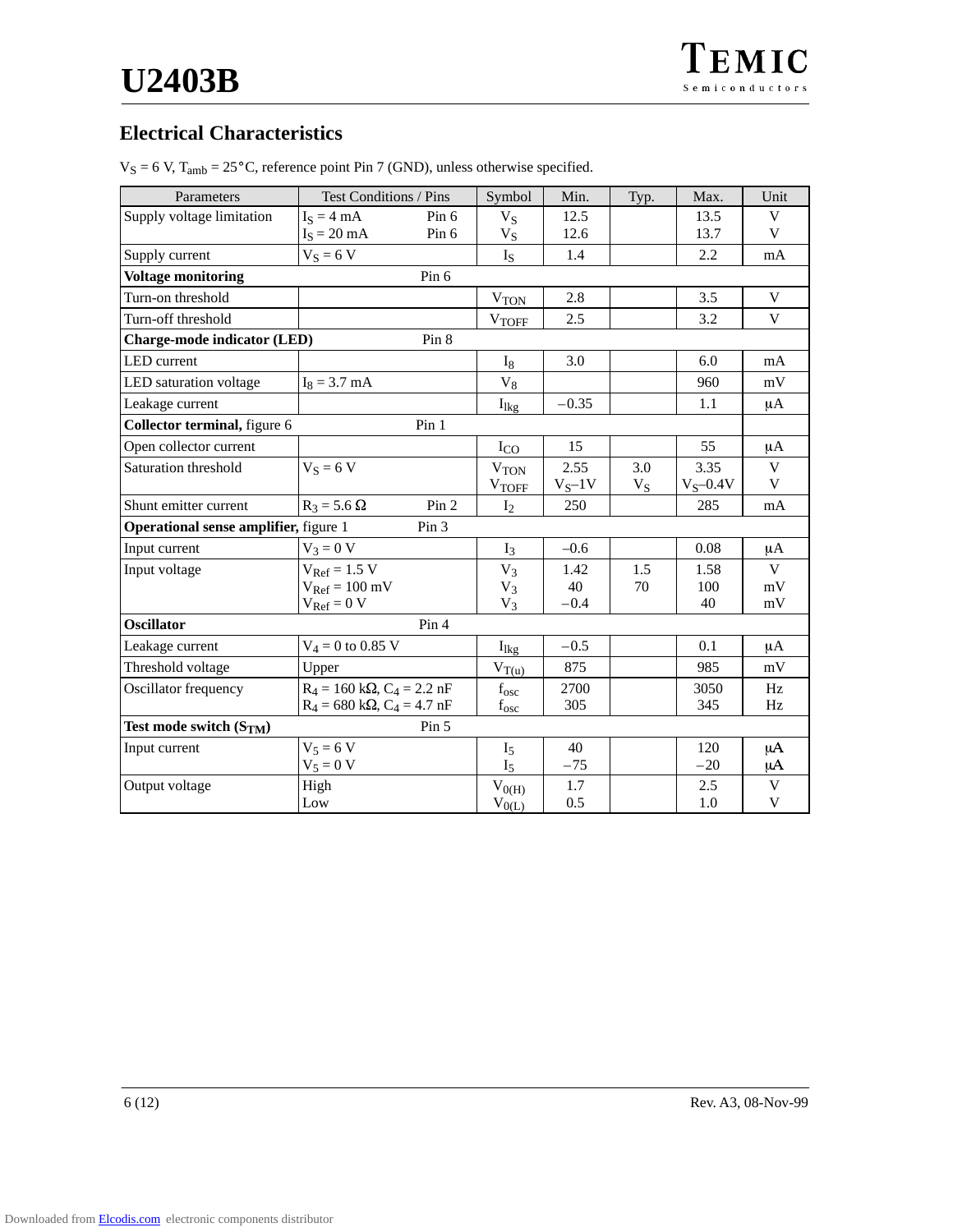

#### **Internal Temperature Switch**

The internal temperature monitoring is active if the chip temperature rises above 140°C. Above this temperature the voltage at Pin 3 goes to zero. Similarly, the charge current, Ich, reduces according to the equation:

 $I_{ch} = V_3 / R_3$ 

where  $I_{ch} = 1$  to 2 mA (IC supply current)

The oscillator is connected to GND via Pin  $3 (V<sub>3</sub>)$  which holds the present time status. When the chip temperature decreases below the transition value, all functions are released and the charge time is continued. The process is reversible. If there is a higher power dissipation in the circuit ( $T_i > 140$ °C), the temperature monitoring remains permanently activated (ON). The total cycle time is prolonged according to the interrupt-time duration, see figure 5.

## **Automatic Control Protection**

To reduce the design costs, it is possible to select the transformer which requires minimum power supply.

The output stage of the control is selected so that it is switched off before saturation is achieved  $(V_{\text{CEsat}} = 3.0 \text{ V})$ . In this case, the voltage at Pin 3 is kept at a value of zero. The charge current is also zero and the transformer is now an open circuit impedance. The system becomes active again if  $V_1 \geq V_S$ .

The advantage of the system is that if sags of short duration appear on the mains voltage or if the transformers used are too small, the charge duration is increased, but the charge capacity remains the same, see figure 6.



Figure 5. Charge duration – overtemperature



Rev. A3, 08-Nov-99 7 (12)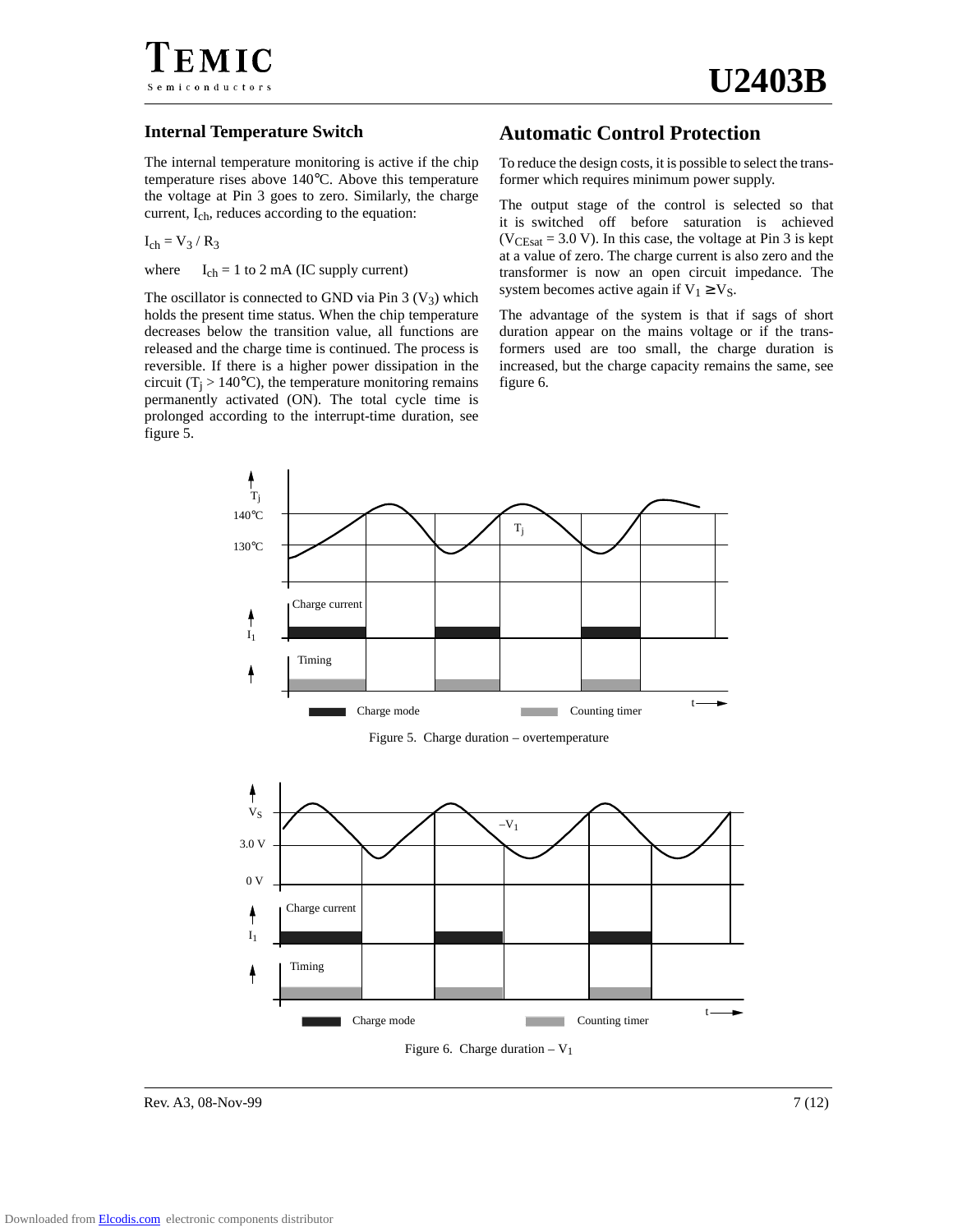## **Standard Applications**

## **Basic Example**

| NiCd battery 750 mAh                                | $R_1 = 510 \Omega$ , 1/8 W |
|-----------------------------------------------------|----------------------------|
| Charging time: 3 h                                  | $C_1 = 47 \mu$ F/ 16 V     |
| Charge current:                                     | $R_3 = 6.2 \Omega$ , 1/2 W |
| 240 mA, 1/3 C                                       | $R_4 = 300 k\Omega$        |
| Trickle charge:<br>$19 \text{ mA} < 1/40 \text{ C}$ | $C_4 = 470 pF$             |
|                                                     | $R_5 = 8.2 \Omega$ , 1/2 W |

## **Minimum Supply Voltage**

| No of Cells                 | DC Supply Minimum |
|-----------------------------|-------------------|
|                             | 6.8V              |
| $\mathcal{D}_{\mathcal{L}}$ | 8.3 V             |
| 3                           | 9.8 V             |
|                             | 11.3V             |
|                             | 12.8 V            |

## **Special Requirements of Different Charge Times**

R4, C4 values for different charging times

|    | 2 <sub>h</sub> | 4 h                                                                                | 6 h | 7 <sub>h</sub> | 12 h             |
|----|----------------|------------------------------------------------------------------------------------|-----|----------------|------------------|
| R4 |                | 300 k $\Omega$   430 k $\Omega$   470 k $\Omega$   470 k $\Omega$   390 k $\Omega$ |     |                |                  |
|    |                | 330 pF   470 pF   680 pF                                                           |     | $1$ nF         | $2.2 \text{ nF}$ |

## **Special Requirements for Different Charge Current**

R3, R5 values for different charge current

|    | $240 \text{ mA}$ | $150 \text{ mA}$ | $100 \text{ mA}$ | $50 \text{ mA}$ |
|----|------------------|------------------|------------------|-----------------|
| R٩ | $6.2\Omega$      | $10\ \Omega$     | $15 \Omega$      | $30\,\Omega$    |
| R٢ | 8.2 Q            | $15 \Omega$      | 22 $\Omega$      | 68 Q            |

## **Basic Equations**

 $R_1 = 0.5 V / I_S$  $I_S = 1.8$  mA  $R_5 = V_5/(I_{ch} - 20$  mA)

**Nominal Charge Current:**  $I_{ch} = V_3/R_3$  where  $V_3 = 1.48$  V (typ.)

#### **Trickle Current:**

 $I_{ch} = V_3/R_3 + I_8 + I_S$ Typical values are:  $V_3 = 100$  mV,  $I_8 = 4.5$  mA



Figure 7. Standard application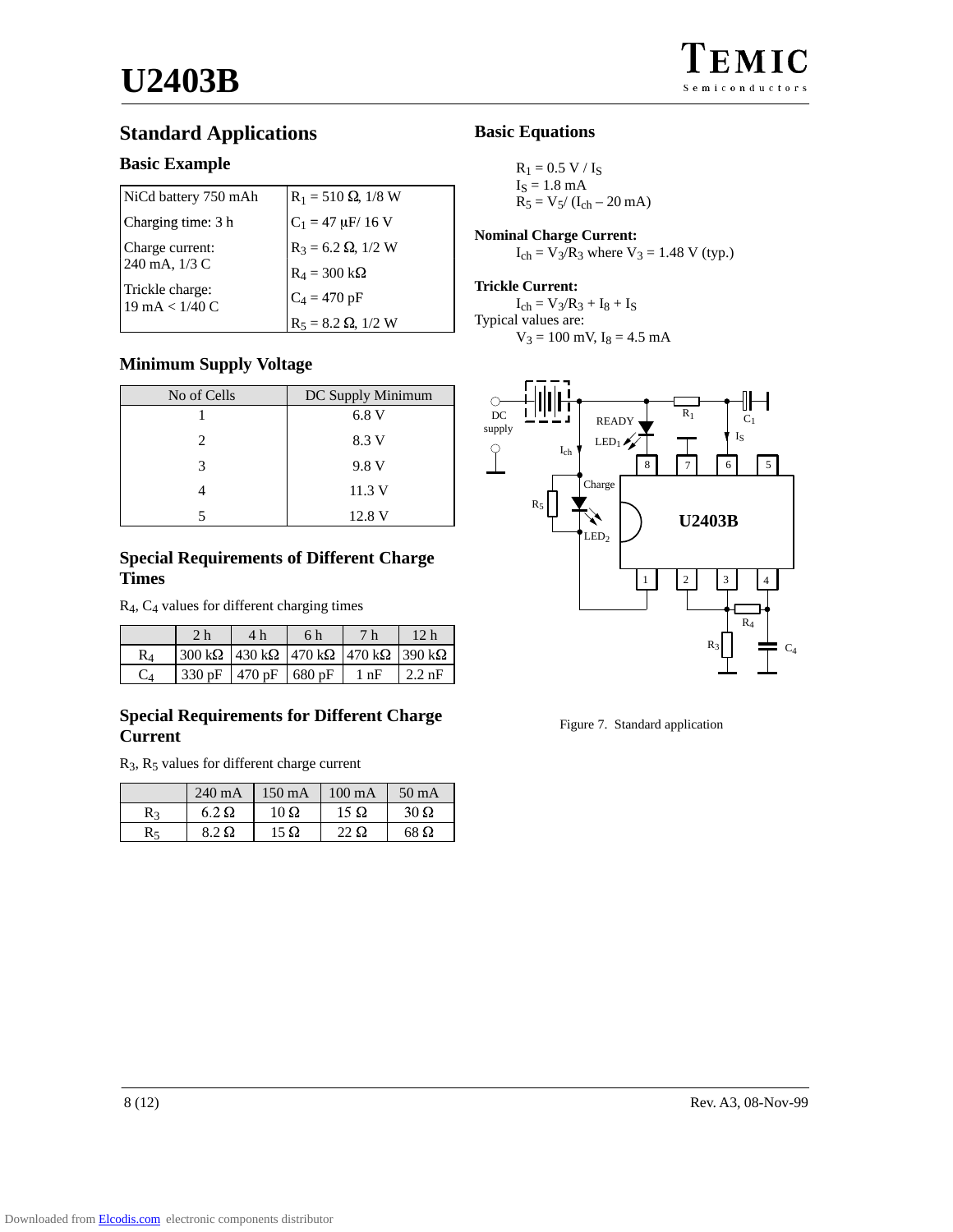## **Booster and Trickle Charge Reduction**

## **Basic Example**

| NiCd battery 1000 mAh            | $R_1 = 510 \Omega$ , 1/8 W |
|----------------------------------|----------------------------|
| Charging time: 2 h               | $C_1 = 100 \mu$ F/ 16 V    |
| Charge current: 500 mA           | $R_3 = 3 \Omega / 1 W$     |
| Trickle charge:                  | $R_4 = 300 k\Omega$        |
| $22 \text{ mA} < 1/22 \text{ C}$ | $C_4 = 330$ pF             |
|                                  | $R_5 = 3.9 \Omega/ 1 W$    |
|                                  | $C_2 = 1$ uF               |

## **Supply Voltage**

| No of Cells | DC Supply Minimum |
|-------------|-------------------|
|             | $V_S = 6.5 V$     |
| 2           | 8.0 V             |
| 3           | 9.5 V             |
|             | 11.0 V            |
|             | 12.5 V            |

## **Special Requirements for Different Charge Times**

R4, C4 values for different charge times

|       | 4 h                                                                               | 6 h | 7 h            | 12 h             |
|-------|-----------------------------------------------------------------------------------|-----|----------------|------------------|
|       | $300 \text{ k}\Omega$ 430 k $\Omega$ 470 k $\Omega$ 470 k $\Omega$ 390 k $\Omega$ |     |                |                  |
| 330pF | $1470 pF$ 680 pF                                                                  |     | $1 \text{ nF}$ | $2.2 \text{ nF}$ |

## **Special Requirements for Different Charge Current**

 $R_3$ ,  $R_5$  values for different charge currents

|    | 616 mA        | $493 \text{ mA}$ | $411 \text{ mA}$ | $296 \text{ mA}$ |
|----|---------------|------------------|------------------|------------------|
| R٩ | $2.4\,\Omega$ | $3\Omega$        | $3.6\,\Omega$    | 5Ω               |
|    | 3Ω            | $3.9 \Omega$     | 4.7 $\Omega$     | $6.8\Omega$      |

 $R_6 = 560 \Omega$ , reduced trickle charge

## **Basic Equations**

 $R_1 = 0.5 V / I_S$  $R_5 = V(LED_2) / (I_{ch} - 20 \text{ mA})$ 

**Nominal Charge Current:**  $I_{ch} = V_3 / R_3$  $V_3 = 1.48$  V, typically

#### **Trickle Current:**

 $I_{ch} = V_3/R_3 + I_{LED1} + I_S - I_6$ Typical values:  $V_3 = 100$  mV  $I_{LED1} = 4.5$  mA  $I<sub>S</sub> = 1.8$  mA

**Trickle-Charge Reduction (I<sub>6</sub>)<br>**  $I_6 = (V_{Batt} + V_{D1})/R_6$  $V_{D1} = 0.75$  **V**  $I_6 = (V_{Batt} + V_{D1})/R_6$ 



Figure 8. Application for charge current > 250 mA

To fulfill requirements of higher charge current an external booster transistor can be used (see figure 8). As the temperature cannot be monitored in this case a heat sink with a resonable size should be used for safe operation. Test mode switch  $S_1$  can be used for accelerated production check.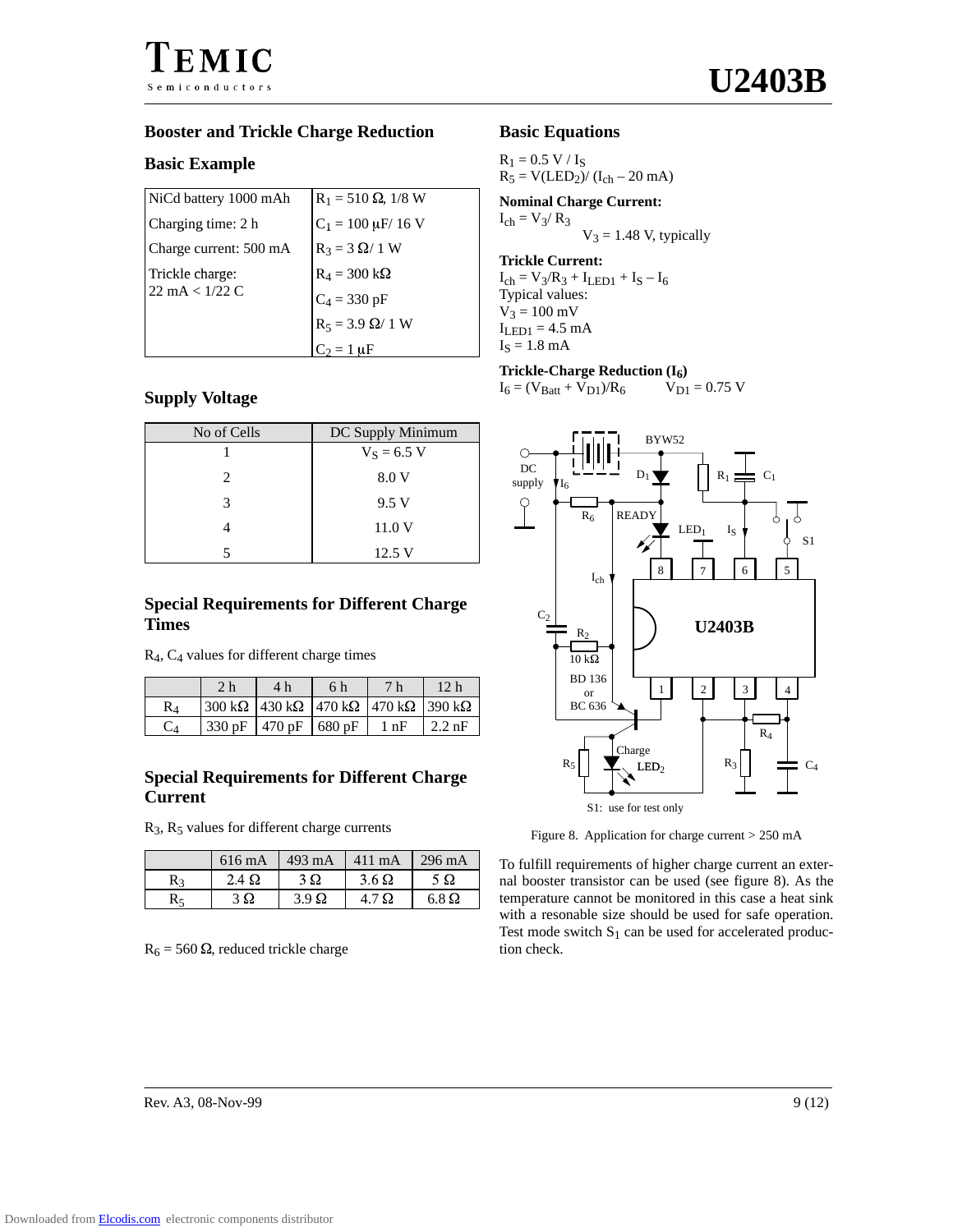## **Charge System at Higher Voltage of 30 V**

Charge systems with higher voltages than  $V_{\text{Smax}}$  can be realized with the additional expander circuitry, as shown in figure 9. This circuit contains a simple temperature monitoring function. When the temperature level is

reached, the transistor,  $T_3$ , is switched on. If  $T_3$  is switched on and there is current flow into Pin 5, normal charge is terminated.



Figure 9. U2403B for higher supply voltage up to 30 V with integrated temperature monitoring

| No of Cells | $\mathbf{N}$ 11       | <b>NTC</b> Value |                       |
|-------------|-----------------------|------------------|-----------------------|
|             | 13 k $\Omega$         | $25^{\circ}$ C   | $6.8 \text{ k}\Omega$ |
|             | $8.2 \text{ k}\Omega$ | $40^{\circ}$ C   | $3.9 k\Omega$         |
|             | $6.2 \text{ k}\Omega$ | $50^{\circ}$ C   | $2.8 \text{ k}\Omega$ |
|             | $4.7 \text{ k}\Omega$ |                  |                       |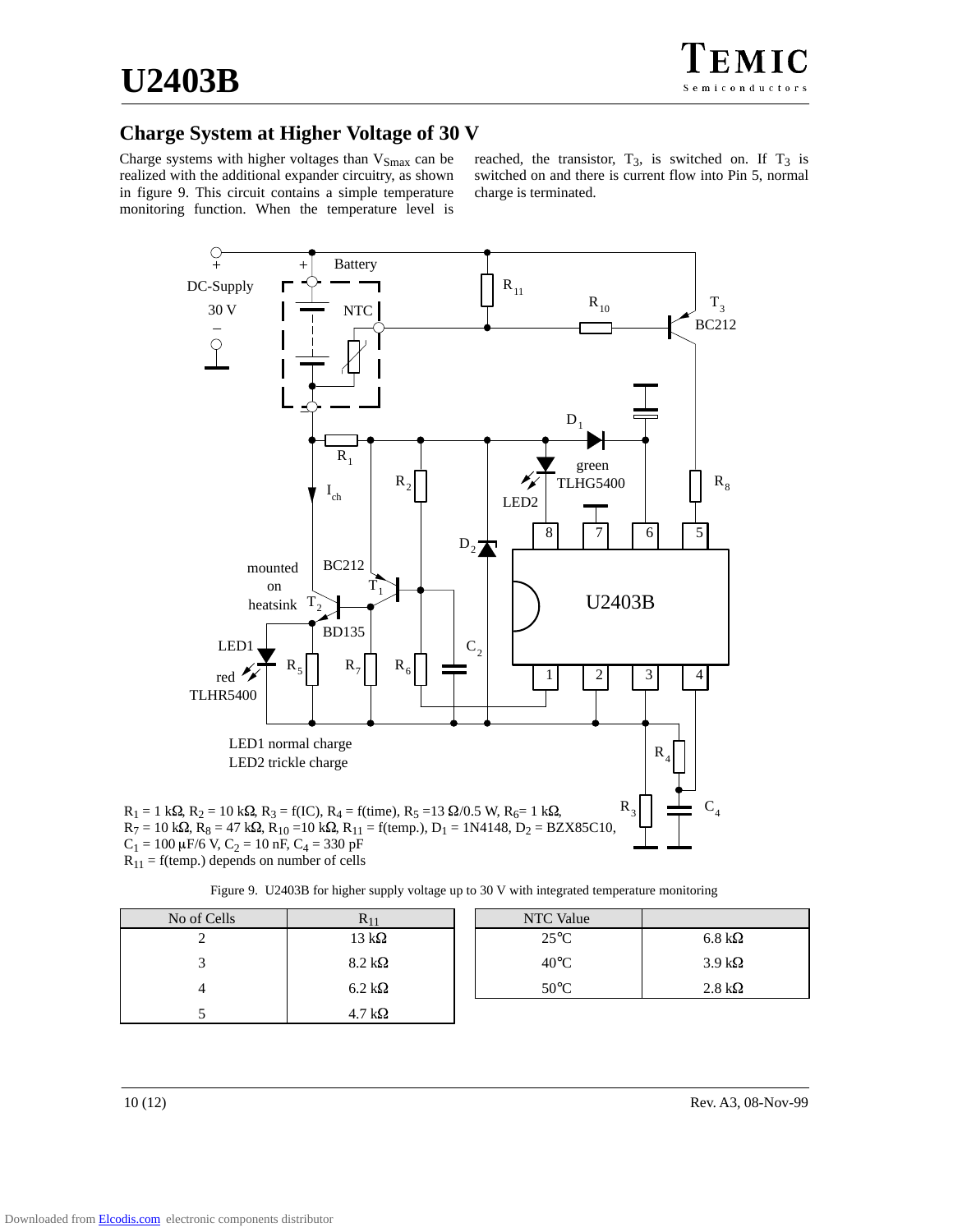

## **Package Information**

## Package DIP8

Dimensions in mm



## Package SO8 Dimensions in mm



Rev. A3, 08-Nov-99 11 (12)